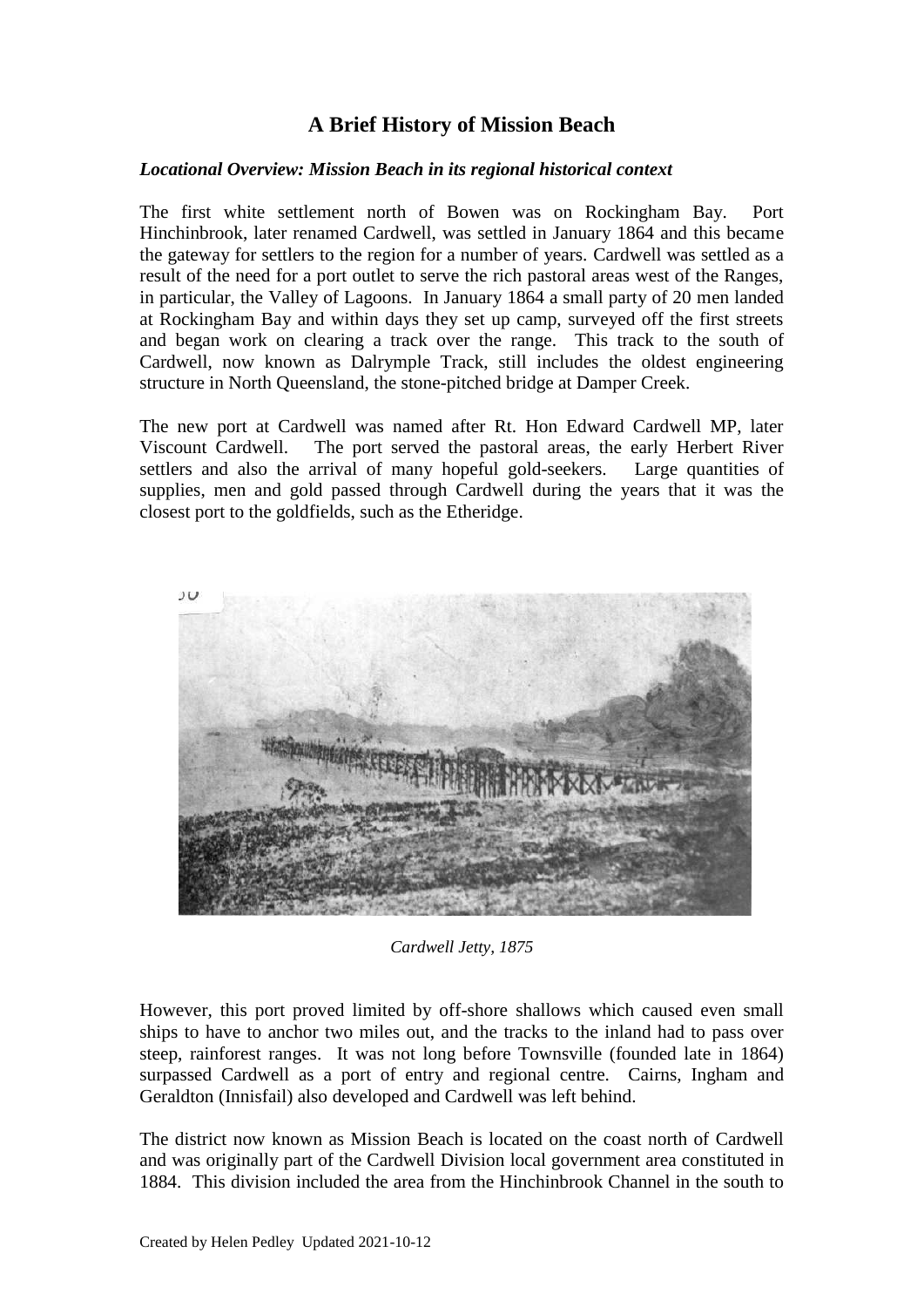Double Point near Mourilyan Harbour in the north. Later the boundaries were changed and the northern section of "Mission Beach" became part of the Johnstone Shire in February 1937.

However, although the beaches were included on maps, generally known as the "Clump Point" region, opening up for selection and actual settlement was slow in developing. The coastal floodplains of the Murray, Tully and Hull Rivers which discharge into Rockingham Bay are wetlands subject to extensive flooding in the wet season. Mangroves fringe the coast and movement in the area was very difficult for the first white settlers. It was not until the 1880's that the first settlers became established.



Bingil Bay in the 1940's

## *Aboriginal Heritage*

The *Dyiru*-speaking Aboriginal people who inhabited this island coast were linguistically, culturally and socially related to the Dyirbal, Girramay and Gulngay groups of the Tully and Murray River districts. Hunters, fishers and gatherers of the rainforests and coast, they utilised the rich plant and animal resources to provide their needs. They excelled in making and using canoes and rafts and were expert fishermen of both fresh and marine waters.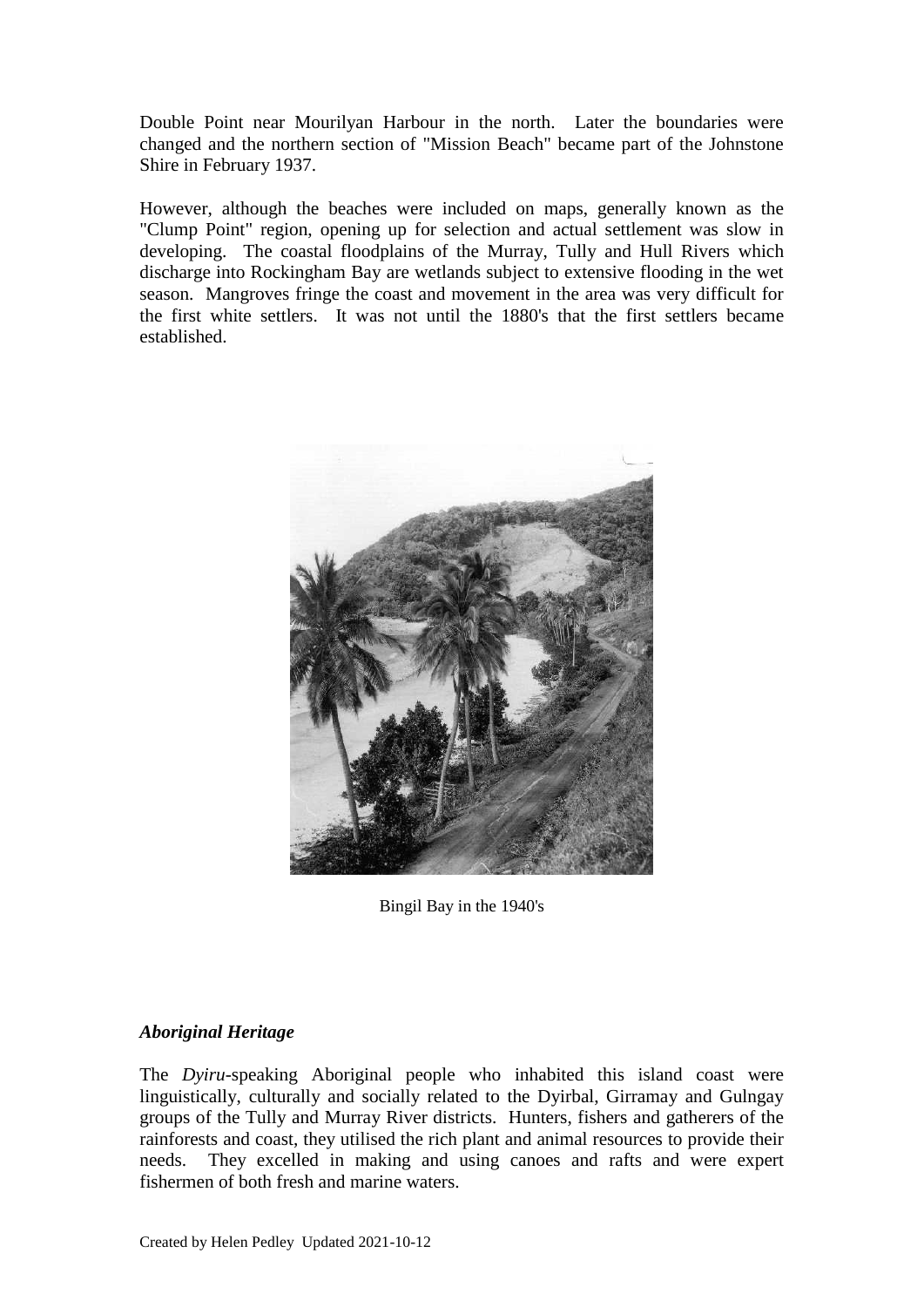Contact with early navigators and coastal surveyors as well as with beche-de-mer fishing boats was established long before the first white people settled the beach areas in 1882. Timber-getters also camped on the beaches during their cutting expeditions and occasionally utilised Aboriginal labour in return for tobacco or tools.

## *The Kennedy Expedition and Early Explorers*

The ill-fated Edmund Kennedy Expedition of 1848 landed on the south side of Tam O'Shanter Point, which was named by Captain Stanley after the barque which brought the explorers from Sydney. A cairn was raised a century later to commemorate the landing. Kennedy had undertaken to travel north to Cape York and then down the western side of the peninsula, however, he was forced to turn south to find a way through the swamps and jungles of the coast. He crossed the Hull, Tully and Murray Rivers before being able to turn inland just north of what is now the present Cardwell.

In 1873 Dalrymple undertook an expedition which explored the North East coast, and he reported favourably that the Rockingham Bay area was suitable for farming right back to the ranges. He praised the beauty and fertility of Dunk Island and was enthusiastic about the agricultural possibilities of the Clump Point region. Following his official report, this area was subsequently opened for selection as freehold land or leases.



*Garners Beach, c.1940*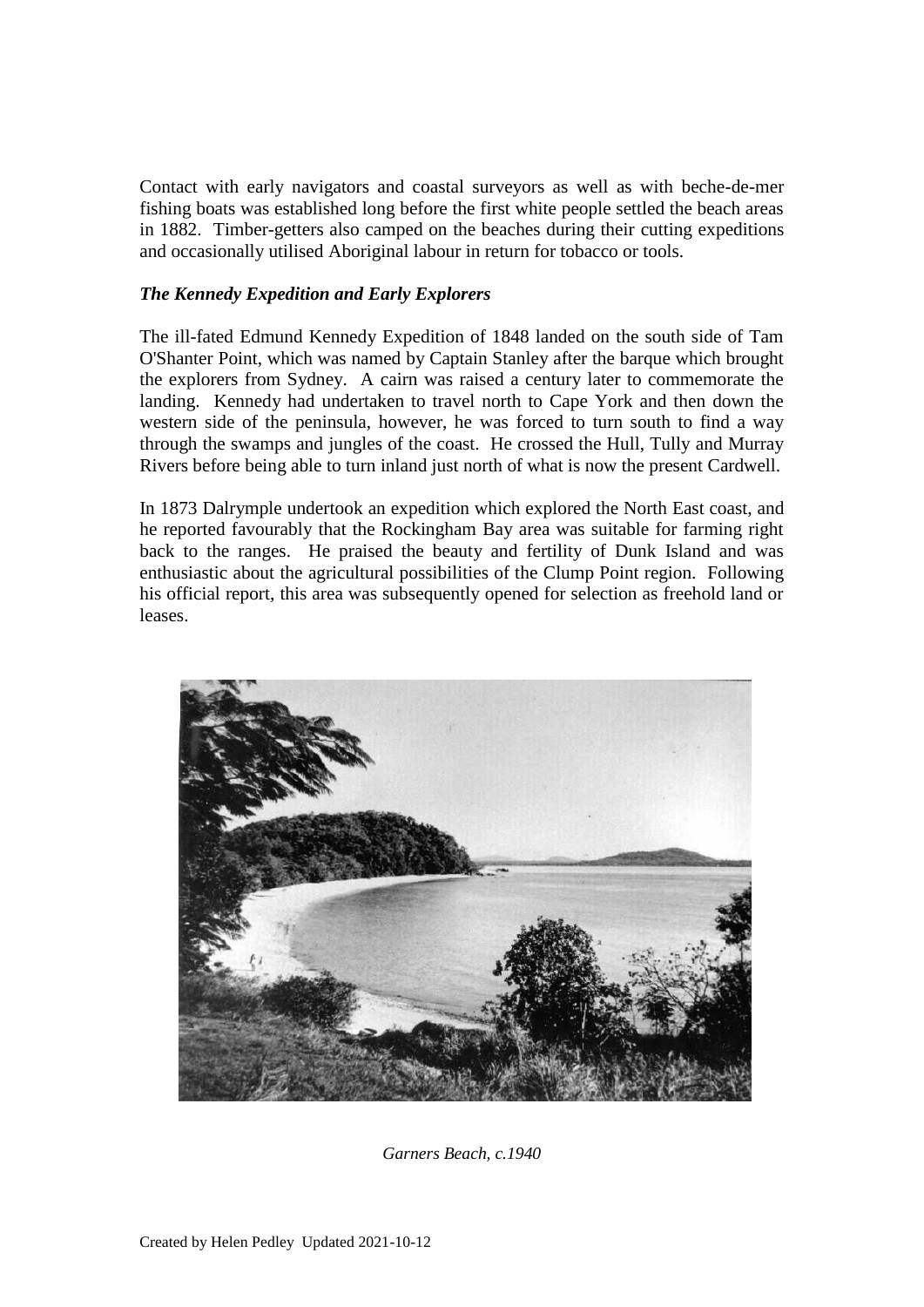### *Bingil Bay and 'Bicton'*

The first permanent white settlers on the coast were the Cutten brothers who arrived at Bingil Bay on April 1 1882. At that time the Cardwell local government Division still took in the beaches but in 1885 most of Clump Point and north of that point were transferred to the Johnstone Division (North Mission Beach was transferred later).

Coastal shipping provided a lifeline from Bingil Bay to the settlement at Cardwell, which was visited by the coastal traffic passing between Townsville and Cairns. The Cuttens cleared the land and planted pineapples, bananas, coffee, tea, coconuts and other crops. The fruit and other produce were taken by sea to southern markets, picked up by the coastal steamers. A timber mill was also built here to take advantage of the silky oak and red cedar of the area.



 *Timber cutting by the Garners*

The advancing years of the Cuttens, the withdrawal of coastal shipping during the First World War, and the destruction and losses to crops, boats and buildings during the 1918 cyclone led to the demise of the Bicton plantation.

### *Other Settlers Arrive*

Twenty years after the Cuttens took up their land, the Unsworths and the Porters arrived. Others to follow were the Garners, after whom Garners Beach is named, and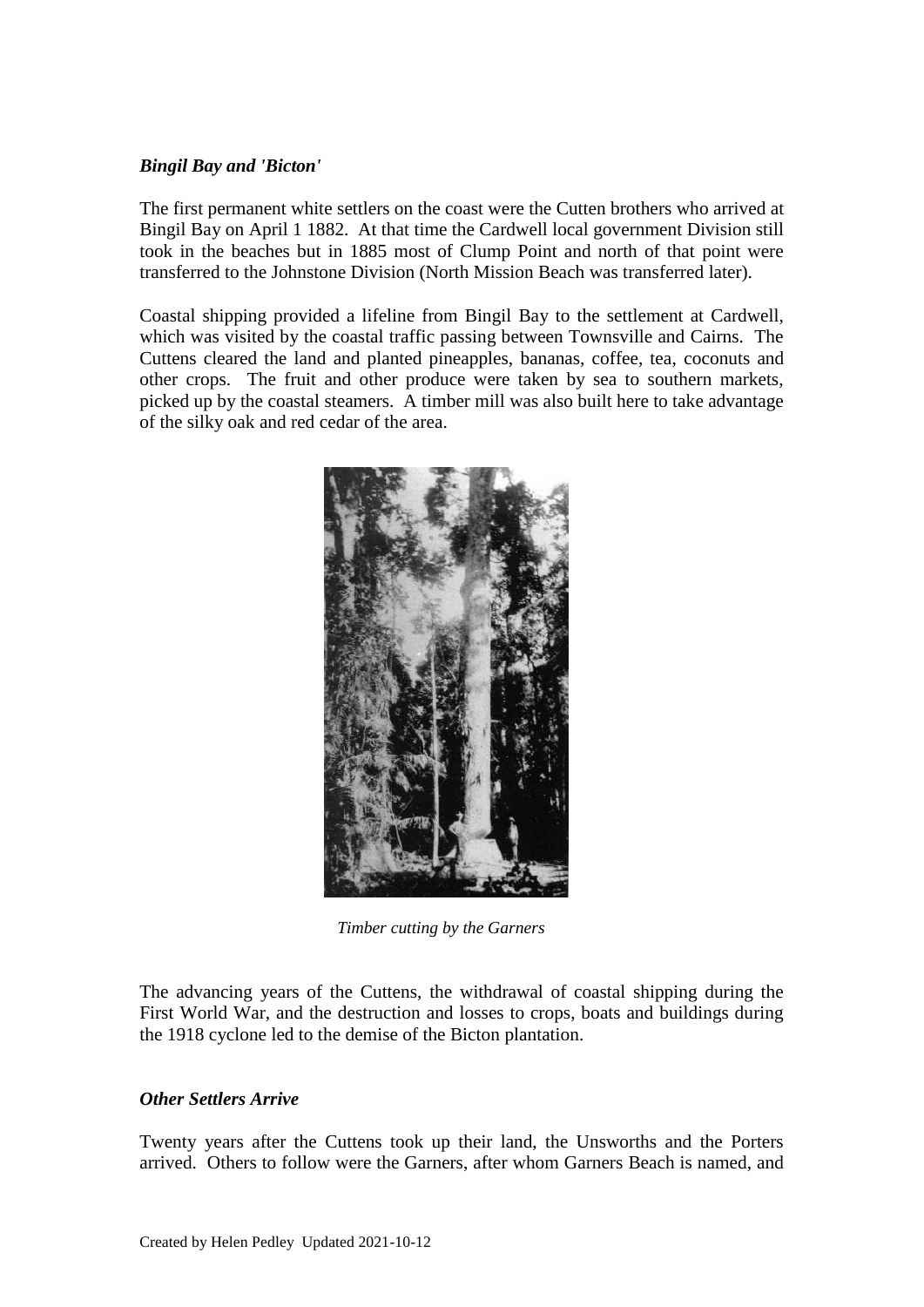later, at South Mission, the Reid cousins, who grew bananas, Morton, Beaman and Webb.

### *The "Mission"*

Chinese banana growers along the Tully River were numerous after 1900. They cleared garden plots and grew bananas that they sent to southern markets, loading them from their sampans onto the lighters which took the fruit out to the coastal steamer waiting at the river mouth. The Chinese employed Aboriginal labourers and opium addiction became a problem. Other problems arose from the inevitable conflict resulting from white settlers moving into the traditional hunting territories of the Aboriginal people. The Queensland Government proposed to establish the Hull River Aboriginal Settlement on high ground at the north end of what is now South Mission Beach to combat the opium and other problems. Superintendent John Martin Kenny arrived on 1 September 1914 and commenced organising the clearing and building of three large houses on the hillside overlooking the beach.



Aboriginal people at the Hull River Settlement (the "Mission") in 1916

There was never an actual mission at the site and Aboriginal people from the local area and from elsewhere in Queensland were taken there in chains as if to a penal settlement. However, the local people always referred to the settlement as "the mission" and the beach became known as "Mission Beach".

The devastating cyclone of 1918 destroyed the establishment and no attempt was made at reconstruction. Instead, the Aboriginal people were removed to Palm Island, which was chosen as the preferred location for a new government settlement.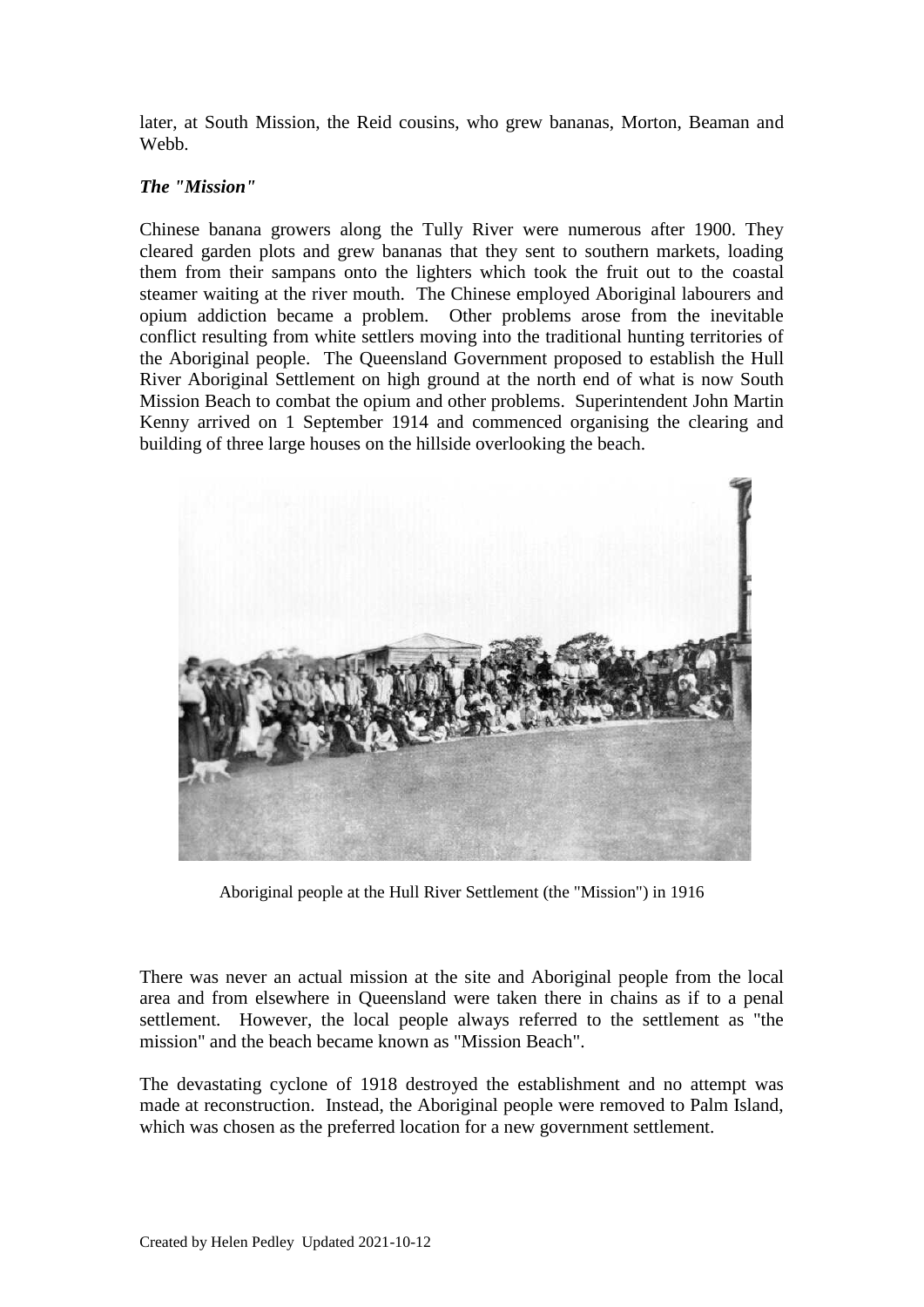### *The 1918 Cyclone*

On 10 March 1918 a furious cyclone and tidal wave swept across the area and wiped out the Aboriginal settlement at Hull River, the homes and the orchards of the scattered settlers on the coast. The afternoon the cyclone hit, a telephone link had been set up between Banyan (the forerunner of Tully township) and the "mission". It was not to be replaced for some time. During the cyclone the camping area at the beach was covered to a depth of ten feet by the tidal wave which swept away the bark and grass huts, and several people were also swept away and drowned. Superintendent Kenny and his daughter died, killed by flying debris, as did a number of Aboriginal people.

#### *Roads to the Beaches*

In the early days of the settlement of the beaches coastal communications were vital. Mail and supplies were brought in by sea and produce was sent to market by sea also. The North Coast Railway was not completed between Cairns and Townsville until 1924, passing inland of the beaches. While there were bridle tracks between the beaches for use when the tides prevented travel along the beaches themselves, and a track to Banyan, there were no made roads at all in the area prior to the 1920's.



*Bullock team on the Mission Beach road, 1930's*

The construction of roads from the beaches to the new settlement beside the sugar mill at Tully and to the railhead at El Arish were vital to the expansion of the beach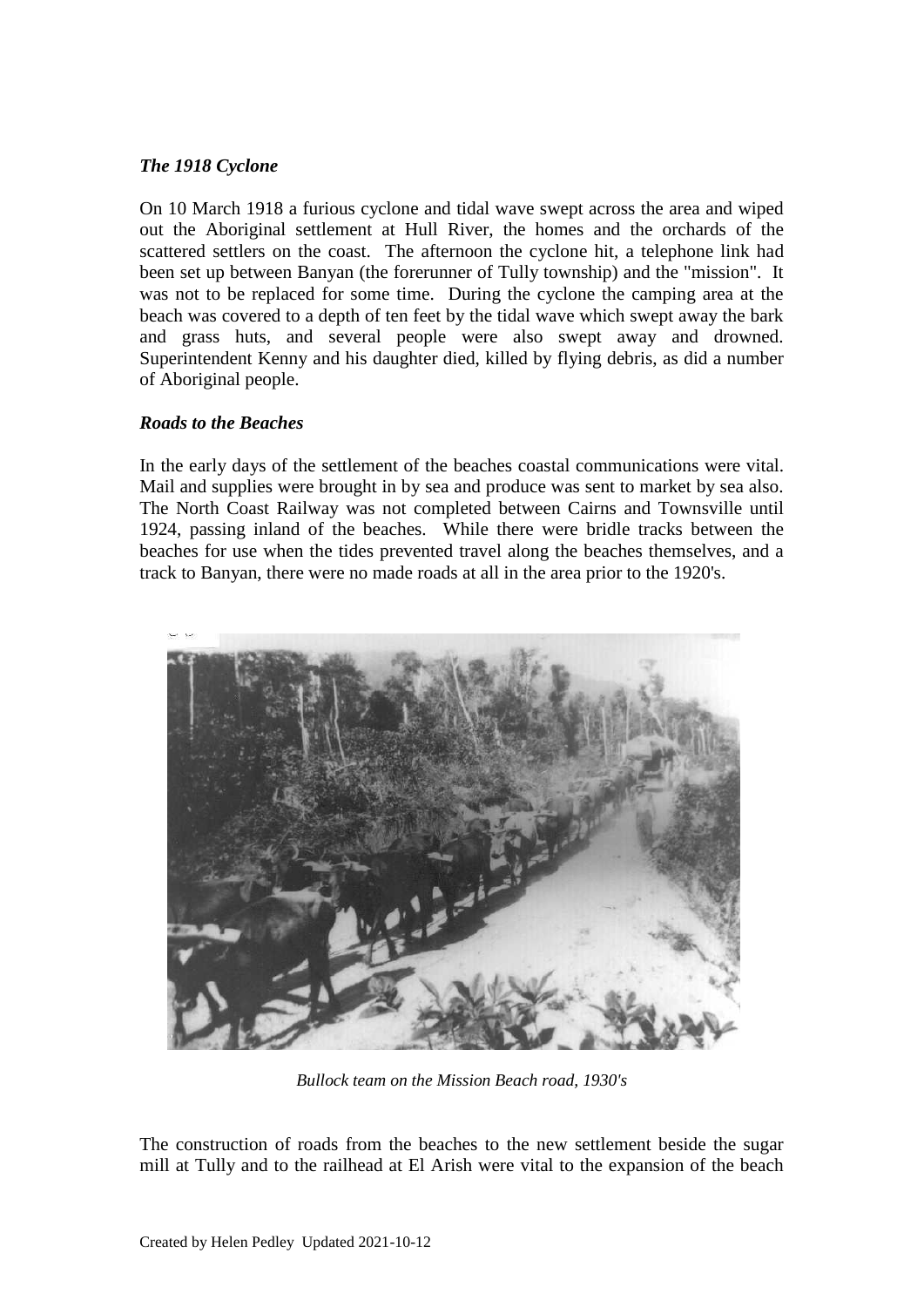settlements. The first made road was completed by the P.E.I. (Public Estates Improvement) between El Arish and Bingil Bay in 1936, linked by a good gravel road to North Mission Beach.



*The Mission Beach - El Arish Road under construction in the 1930's*

## *A Township Surveyed*

Although the Cardwell Shire Council and the Tully Chamber of Commerce had suggested in 1929 that a township at Mission Beach should be surveyed, this was not done due to lack of access roads to the beaches. After the PEI road from El Arish was opened in 1936, and the bridle track to Tully which had been improved by timbercutters, was also taken over by the PEI, access was considered adequate.

In 1939 a township was surveyed by D. Ryland; it was named Kenny, and the first lots went on sale at Tully Court House in December 1939. As none of the locals called it Kenny, it officially became what they did call it: South Mission Beach.

Canecutters who worked in the canefields of the Tully district often camped at Mission Beach during the slack season. By hunting and fishing they could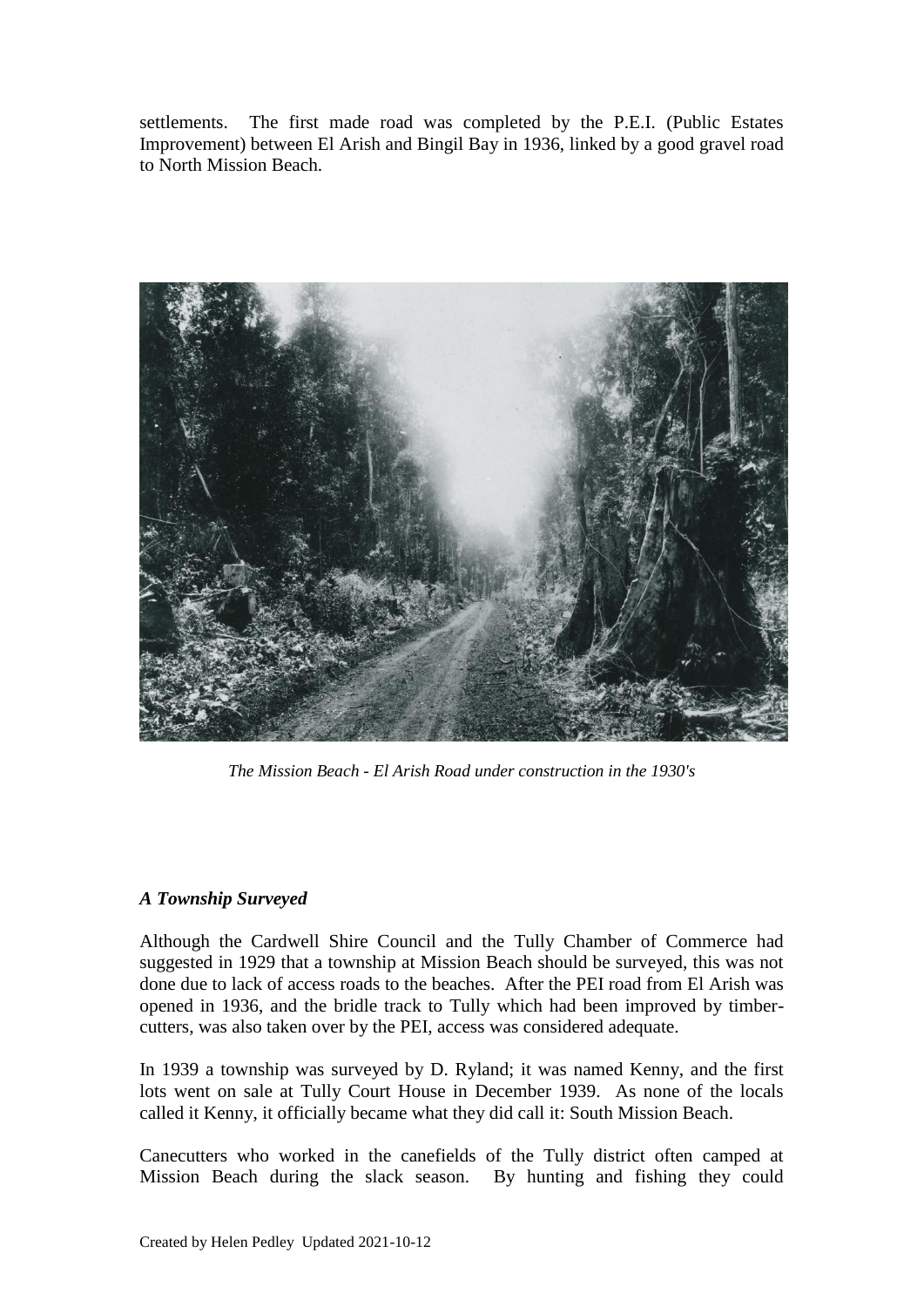supplement their diets and survive until the next canecutting season. The years of the depression were particularly difficult and many of the camps they set up became permanent.



*Canecutters' camp at Mission Beach in the 1930's*

## *Dunk Island*

Dunk Island was named by Lt. James Cook after the Earl of Halifax, George Montague Dunk, when Cook sailed past the island on 9 June 1770. Edmund James Banfield, the famous Beachcomber who lived on Dunk from 1897 to his death in 1923, recorded that the Aboriginal name for the isle was *Coonanglebah.* Banfield was an ex-journalist from England who came to Townsville seeking respite from health and stress problems. He and his wife built a slab hut and then a bungalow on their 360 acres on the island and from here he made his observations and recorded his impressions of life on this piece of tropical paradise.

In 1935 Hon. Hugo Brassey, an Englishman, bought 200 acres on the island and commenced the development of a resort and the building of an airstrip.

During WW2 Dunk Island was annexed by the RAAF and became home to secret radar equipment. In November 1942 the RAAF installed a Radio Direction Finding Station. After the war the resort was again developed, particularly after it was purchased by Trans Australia Airlines in 1976. The majority of the island does still remain a National Park, allowing its natural beauty as well as its provisions for visitors to be fully appreciated.

## *Later Developments*

Improved roads and communications ensured further developments at both North and South Mission Beach. The first regular store at North Mission was opened in 1947 by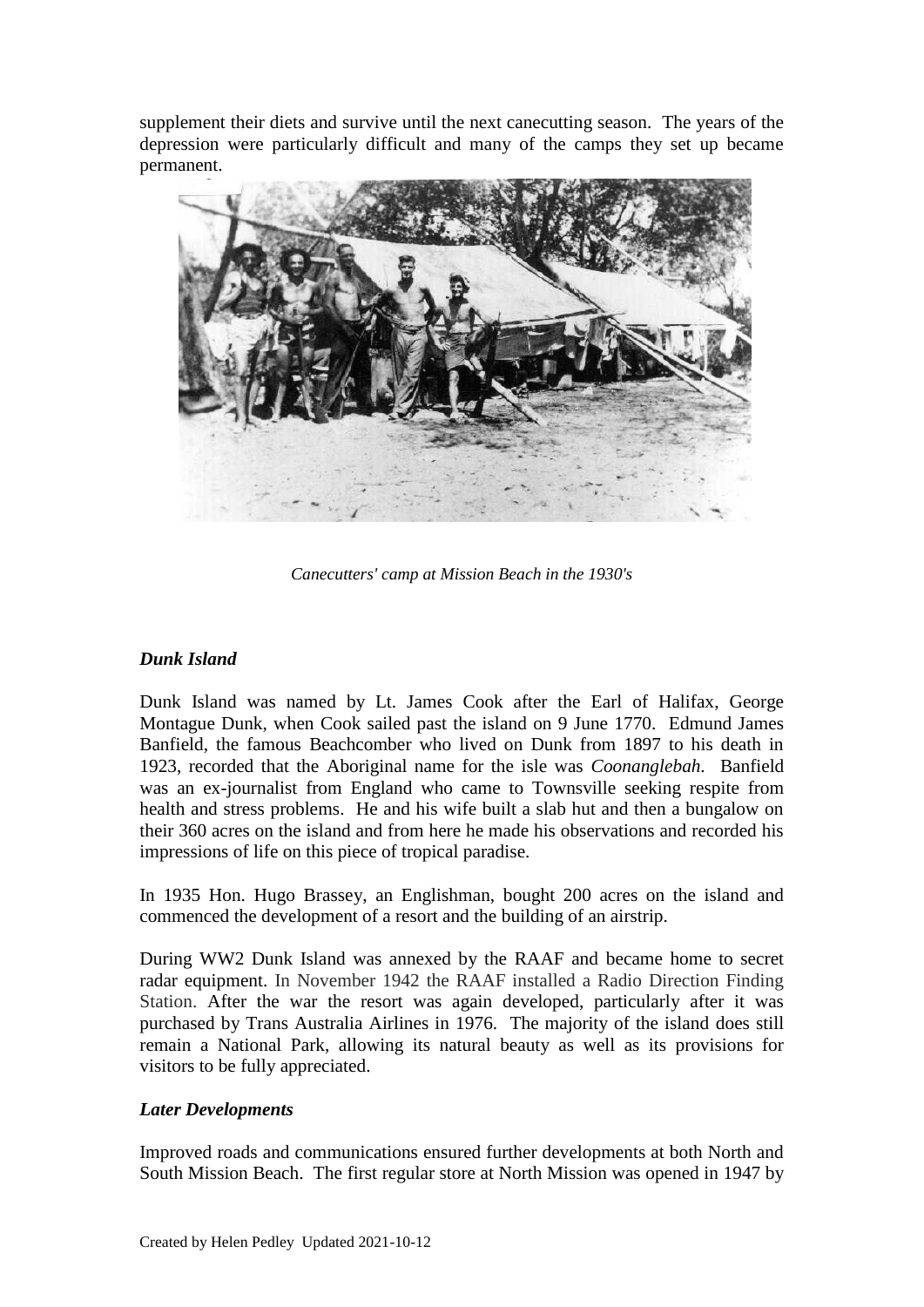Mr. E. Boyett, who had moved to the beach from Innisfail. A Post Office was added two years later, and he also successfully agitated for an official telephone line, which came in from Tully in 1951.



*The Allisons taking a break at Wongaling beach*

Since the development of a decent road, South Mission has been a popular place among picnickers, weekenders and campers. Mission Beach Surf Life Savers' Club has been active for a number of years, with a clubhouse located at South Mission.

The first school house was mid-way between the two beach families who had children, the Webb and Dunlop families. They built the house on Dunlops' property at Wongaling Beach in about 1934. The four children studied by correspondence here under the guidance of a governess. The Mission Beach State School was established in 1953. In 1964 there were only 15 pupils on the roll who attended school in a small weatherboard building on Boyett Road. As attendance grew, a larger school was required. The new school premises were opened at Wongaling Beach in 1993.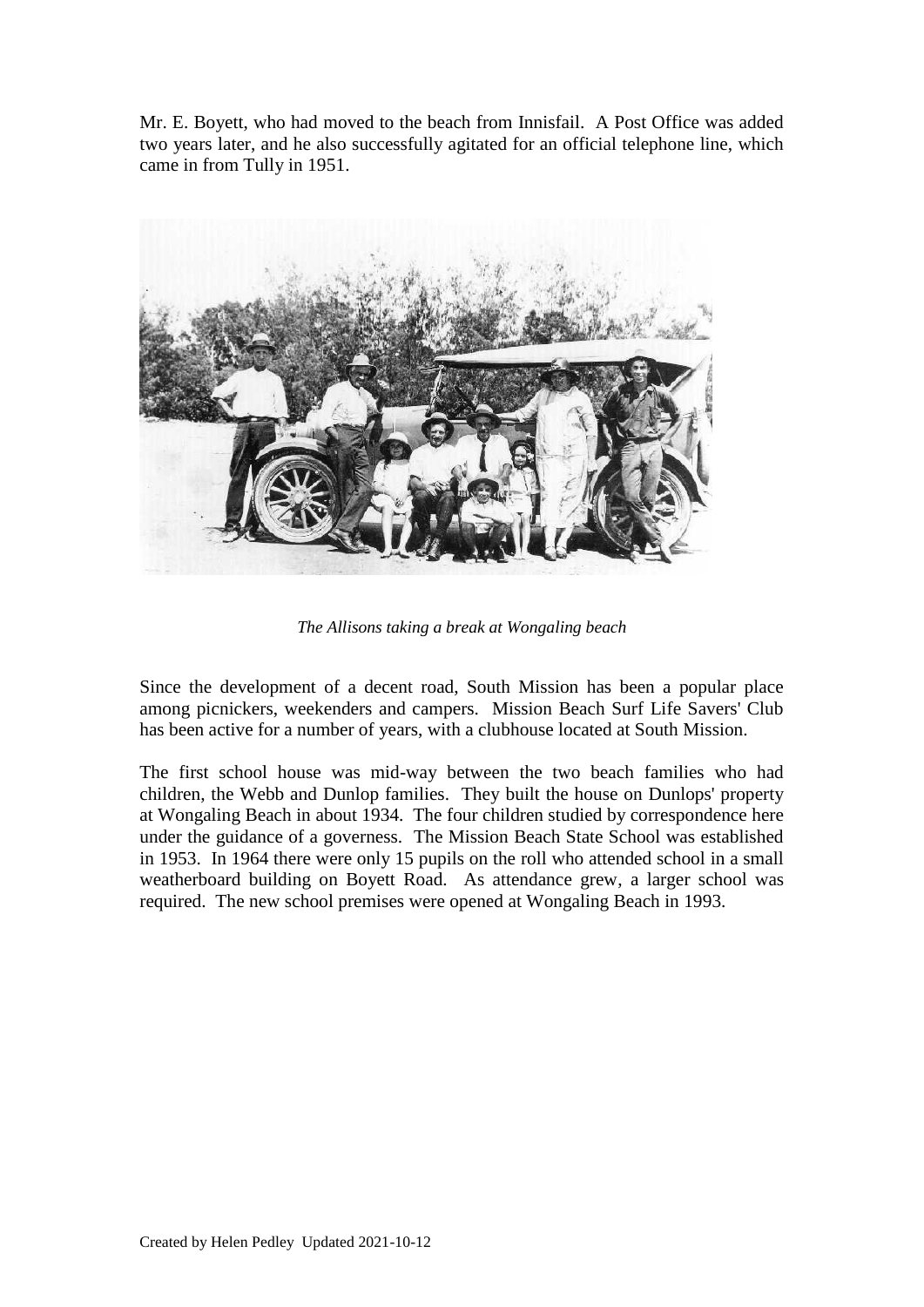

*Joyrider plane at South Mission Beach in the 1930's*

# *Some Place Names*

|                                                                                        | <i>Bicton Hill:</i> Named by the Cutten family after "Bicton Hills" in Devonshire near   |
|----------------------------------------------------------------------------------------|------------------------------------------------------------------------------------------|
|                                                                                        | their home in England                                                                    |
|                                                                                        | Clump Point: A descriptive name, possibly recorded in 1873.                              |
|                                                                                        | Dunk Island: Named by Cook in 1770 after the Second Earl of Halifax, George              |
|                                                                                        | Montague Dunk.                                                                           |
|                                                                                        | <i>Hull River:</i> Named after Surveyor Hull, c.1871.o <i>Kennedy Bay:</i> Named by Owen |
|                                                                                        | Stanley after Edmund Kennedy in 1848                                                     |
|                                                                                        | <i>Mission Beach:</i> Name given to the area by the locals as there was an Aboriginal    |
|                                                                                        | Settlement established there by the Queensland Government in 1914.                       |
| <i>Porter's Creek:</i> Named after the Porter brothers who lived there c.1910.         |                                                                                          |
|                                                                                        | <i>Rockingham Bay:</i> Named in 1770 by Cook after Charles Watson Wentworth, Second      |
|                                                                                        | Marquis of Rockingham                                                                    |
|                                                                                        | <i>Tam O'Shanter Point:</i> Named in 1848 by Owen Stanley after the barque which         |
|                                                                                        | conveyed the Kennedy expedition to their starting point.                                 |
| <i>Tully:</i> The Tully River was named after Surveyor General William Alcock Tully in |                                                                                          |
|                                                                                        | c.1872 having previously been known as the <i>Mackay River</i> . The town                |
|                                                                                        | of Tully was then named after the river when it was surveyed in 1924,                    |
|                                                                                        | replacing the earlier settlement of Banyan.                                              |
| <i>Wongaling Beach:</i> Wongaling seems to be the Aboriginal name for Porters Creek    |                                                                                          |